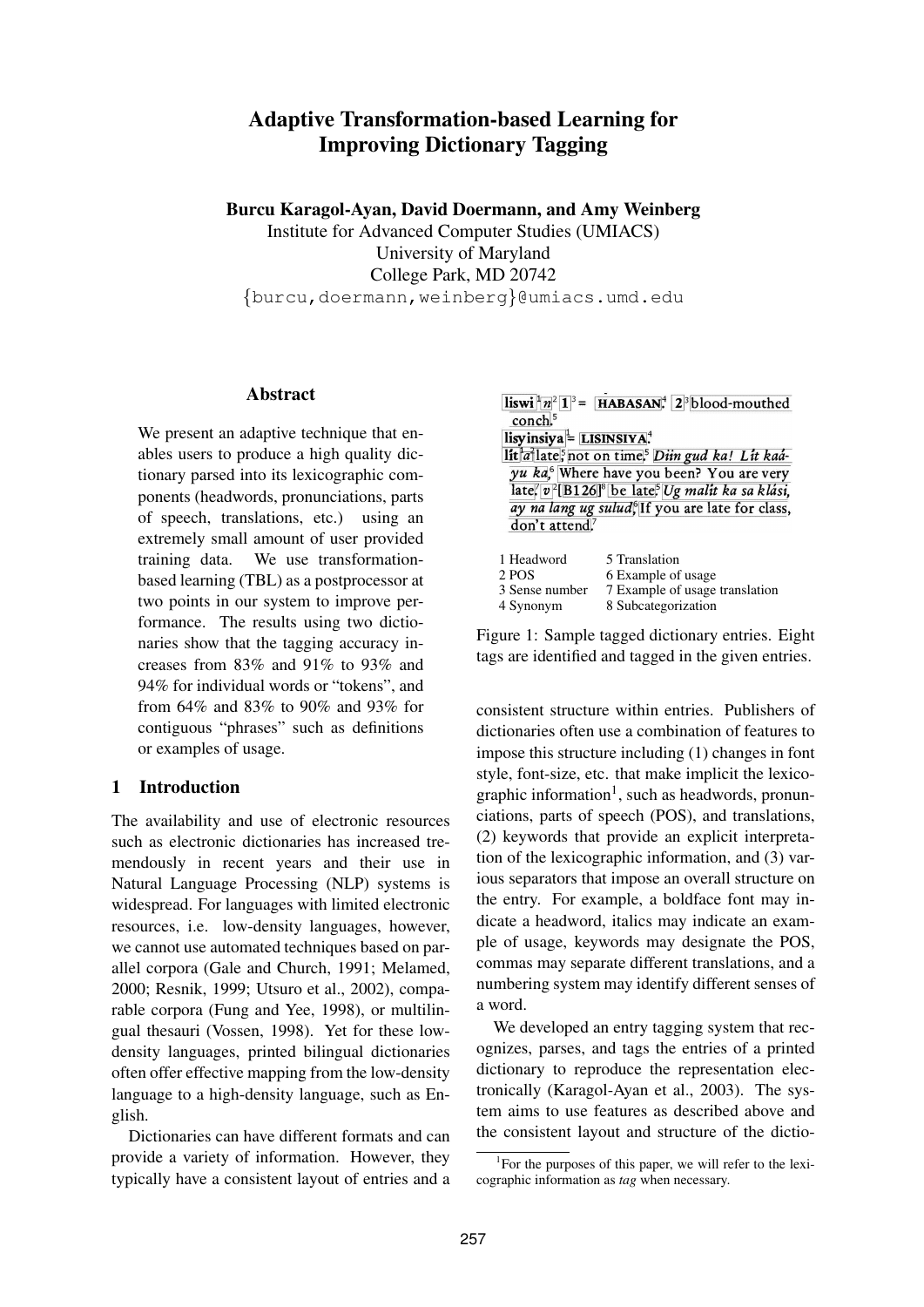naries to capture and recover the lexicographic information in the entries. Each token<sup>2</sup> or group of tokens (*phrase*) 3 in an entry associates with a tag indicating its lexicographic information in the entry. Figure 1 shows sample tagged entries in which eight different types of lexicographic information are identified and marked. The system gets format and style information from a document image analyzer module (Ma and Doermann, 2003) and is retargeted at many levels with minimal human assistance.

A major requirement for a human aided dictionary tagging application is the need to minimize human generated training data.<sup>4</sup> This requirement limits the effectiveness of data driven methods for initial training. We chose rule-based tagging that uses the structure to analyze and tag tokens as our baseline, because it outperformed the baseline results of an HMM tagger. The approach has demonstrated promising results, but we will show its shortcomings can be improved by applying a transformation-based learning (TBL) post processing technique.

TBL (Brill, 1995) is a rule-based machine learning method with some attractive qualities that make it suitable for language related tasks. First, the resulting rules are easily reviewed and understood. Second, it is error-driven, thus directly minimizes the error rate (Florian and Ngai, 2001). Furthermore, TBL can be applied to other annotation systems' output to improve performance. Finally, it makes use of the features of the token and those in the neighborhood surrounding it.

In this paper, we describe an adaptive TBL based technique to improve the performance of the rule-based entry tagger, especially targeting certain shortcomings. We first investigate how using TBL to improve the accurate rendering of tokens' font style affects the rule-based tagging accuracy. We then apply TBL on tags of the tokens. In our experiments with two dictionaries, the range of font style accuracies is increased from 84%-94% to 97%-98%, and the range of tagging accuracies is increased from 83%-90% to 93%-94% for tokens, and from 64%-83% to 90%-93% for phrases.

Section 2 discusses the rule-based entry tagging

method. In Section 3, we briefly describe TBL, and Section 4 recounts how we apply TBL to improve the performance of the rule-based method. Section 5 explains the experiments and results, and we conclude with future work.

#### **2 A Rule-based Dictionary Entry Tagger**

The rule-based entry tagger (Karagol-Ayan et al., 2003) utilizes the repeating structure of the dictionaries to identify and tag the linguistic role of tokens or sets of tokens. Rule-based tagging uses three different types of clues—font style, keywords and separators—to tag the entries in a systematic way. The method accommodates noise introduced by the document analyzer by allowing for a relaxed matching of OCRed output to tags. For each dictionary, a human operator must specify the lexicographic information used in that particular dictionary, along with the clues for each tag. This process can be performed in a few hours. The rule-based method alone achieved token accuracy between 73%-87% and phrase accuracy between 75%-89% in experiments conducted using three different dictionaries<sup>5</sup>.

The rule-based method has demonstrated promising results, but has two shortcomings. First, the method does not consider the relations between different tags in the entries. While not a problem for some dictionaries, for others ordering the relations between tags may be the only information that will tag a token correctly. Consider the dictionary entries in Figure 1. In this dictionary, the word "a" represents POS when in italic font, and part of a translation if in normal font. However if the font is incorrect (font errors are more likely to happen with short tokens), the only way to mark correctly the tag involves checking the neighboring tokens and tags to determine its relative position within the entry. When the token has an incorrect font or OCR errors exist, and the other clues are ambiguous or inconclusive, the rule-based method may yield incorrect results.

Second, the rule-based method can produce incorrect splitting and/or merging of phrases. An erroneous merge of two tokens as a phrase may take place either because of a font error in one of the tokens or the lack of a separator, such as a punctuation mark. A phrase may split erroneously either

<sup>2</sup> *Token* is a set of glyphs (i.e., a visual representation of a set of characters) in the OCRed output. Each punctuation is counted as a token as well.

<sup>3</sup> In Figure 1, *not on time* is a phrase consisting of 3 tokens. 4 For our experiments we required hand tagging of no

more than eight pages that took around three hours of human effort.

 $5$ Using HMMs for entry tagging on the same set of dictionaries produced slightly lower performance, resulting in token accuracy between 73%-88% and phrase accuracy between 57%-85%.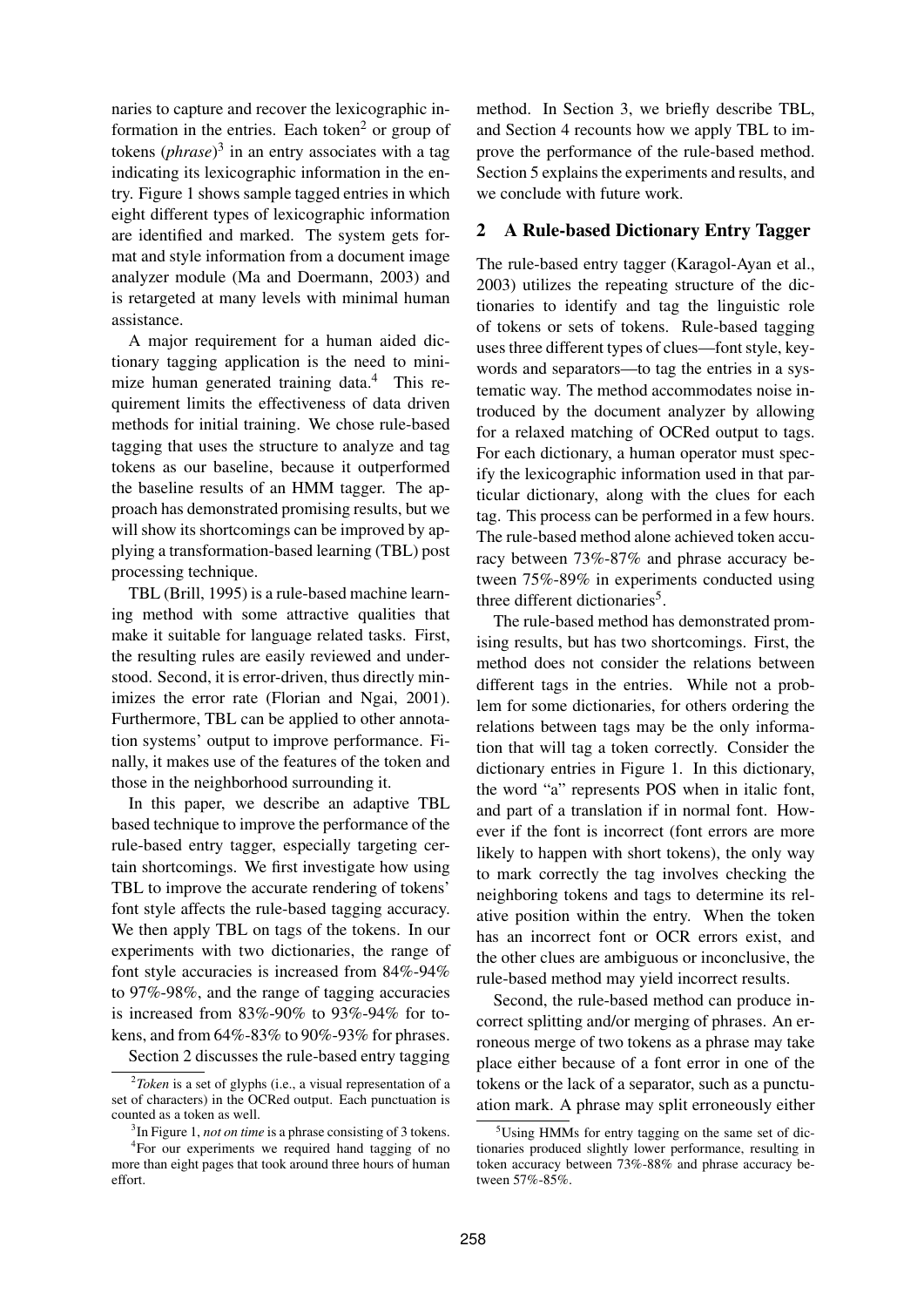as a result of a font error or an ambiguous separator. For instance, a comma may be used after an example of usage to separate it from its translation or within it as a normal punctuation mark.

#### **3 TBL**

TBL (Brill, 1995), a rule-based machine learning algorithm, has been applied to various NLP tasks.

TBL starts with an initial state, and it requires a correctly annotated training corpus, or *truth*, for the learning (or training) process. The iterative learning process acquires an ordered list of rules or transformations that correct the errors in this initial state. At each iteration, the transformation which achieved the largest benefit during application is selected. During the learning process, the templates of allowable transformations limit the search space for possible transformation rules. The proposed transformations are formed by instantiation of the transformation templates in the context of erroneous tags. The learning algorithm stops when no improvement can be made to the current state of the training data or when a prespecified threshold is reached.

A transformation modifies a tag when its context (such as neighboring tags or tokens) matches the context described by the transformation. Two parts comprise a transformation: a rewrite rule what to replace— and a triggering environment when to replace. A typical rewrite rule is: *Change the annotation from*  $a_a$  *to*  $a_b$ , and a typical triggering environment is: *The preceding word is* wa. The system's output is the final state of this data after applying all transformations in the order they are produced.

To overcome the lengthy training time associated with this approach, we used *fnTBL*, a fast version of TBL that preserves the performance of the algorithm (Ngai and Florian, 2001). Our research contribution shows this method is effective when applied to a miniscule set of training data.

#### **4 Application of TBL to Entry Tagging**

In this section, we describe how we used TBL in the context of tagging dictionary entries.

We apply TBL at two points: to render correctly the font style of the tokens and to label correctly the tags of the tokens<sup>6</sup>. Although our ultimate goal



Figure 2: Phases of TBL application

is improving tagging results, font style plays a crucial role in identifying tags. The rule-based entry tagger relies on font style, which can be also incorrect. Therefore we also investigate whether improving font style accuracy will further improve tagging results. We apply TBL in three configurations: (1) to improve font style, (2) to improve tagging and (3) to improve both, one after another. Figure 2 shows the phases of TBL application. First we have the rule-based entry tagging results with the font style assigned by document image analysis (Result1), then we apply TBL to tagging using this result (Result2). We also apply TBL to improve the font style accuracy, and we feed these changed font styles to the rule-based method (Result3). We then apply TBL to tagging using this result (Result4). Finally, in order to find the upper bound when we use the manually corrected font styles in the ground truth data, we feed correct font styles to the rule-based method (Result5), and then apply TBL to tagging using this result (Result6).

In the transformation templates, we use the tokens themselves as features, i.e. the items in the triggering environment, because the token's content is useful in indicating the role. For instance a comma and a period may have different functionalities when tagging the dictionary. However, when transformations are allowed to make reference to tokens, i.e., when *lexicalized* transformations are allowed, some relevant information may be lost because of sparsity. To overcome the data sparseness problem, we also assign a *type* to each token that classifies the token's content. We use eight types: punctuation, symbol, numeric, uppercase, capitalized, lowercase, non-Latin, and other. For TBL on font style, the transformation templates contain three features: the token, the token's type, and the token's font. For TBL on tagging, we together.

<sup>&</sup>lt;sup>6</sup>In reality, TBL improves the accuracy of tags and phrase boundary flags. In this paper, whenever we say "application of TBL to tagging", we mean tags and phrase boundary flags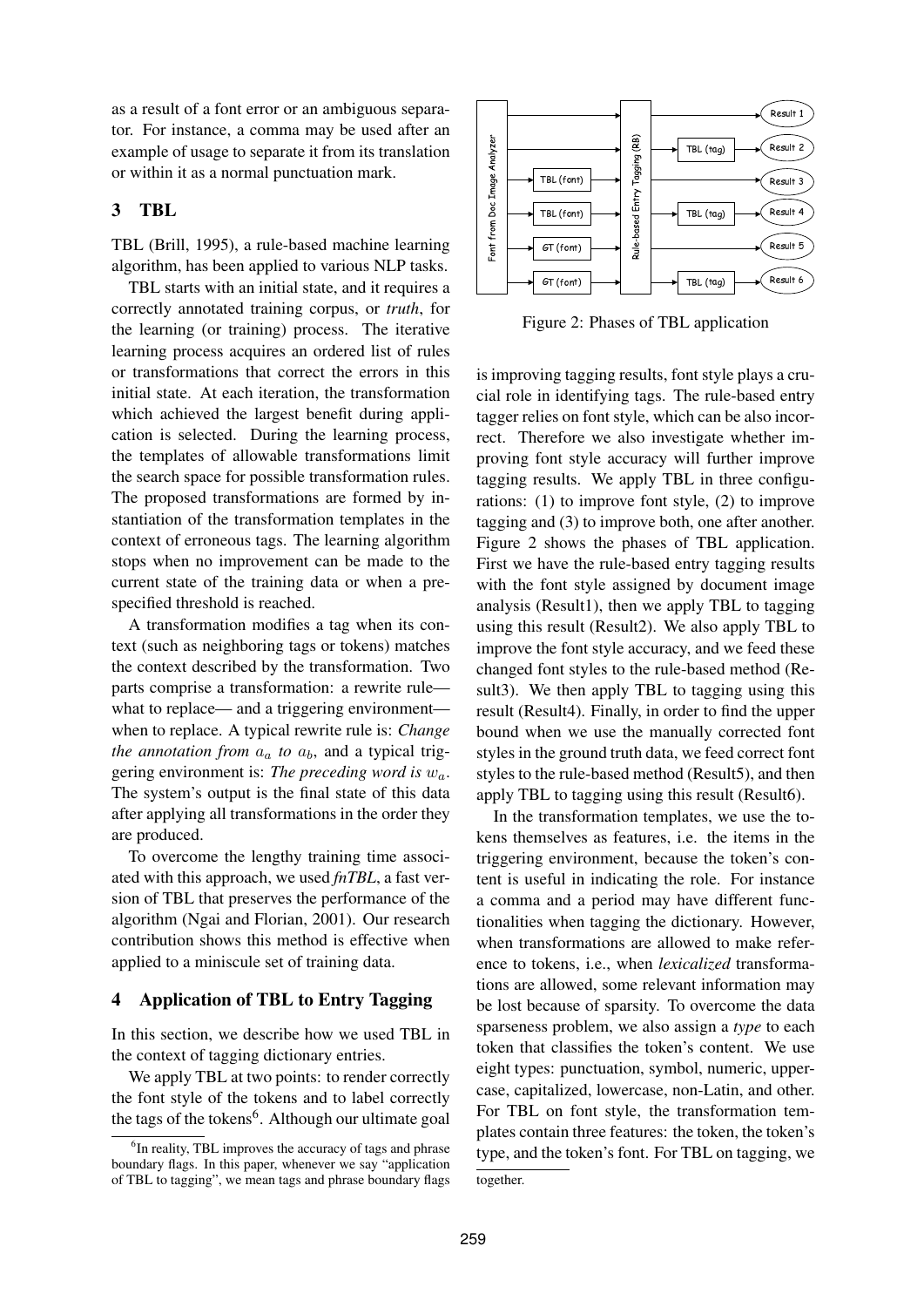use four features: the token, the token's type, the token's font style, and the token's tag.

The initial state annotations for font style are assigned by document image analysis. The rulebased entry tagging method assigns the initial state of the tokens' tags. The templates for font style accuracy improvement consist of those from studying the data and all templates using all features within a window of five tokens (i.e., two preceding tokens, the current token, and two following tokens). For tagging accuracy improvement, we prepared the transformation templates by studying dictionaries and errors in the entry tagging results. The objective function for evaluating transformations in both cases is the classification accuracy, and the objective is to minimize the number of errors.

## **5 Experiments**

We performed our experiments on a Cebuano-English dictionary (Wolff, 1972) consisting of 1163 pages, 4 font styles, and 18 tags, and on an Iraqi Arabic-English dictionary (Woodhead and Beene, 2003) consisting of 507 pages, 3 font styles, and 26 tags. For our experiments, we used a publicly available implementation of TBL's fast version, fnTBL<sup>7</sup>, described in Section 3.

We used eight randomly selected pages from the dictionaries to train TBL, and six additional randomly selected pages for testing. The font style and tag of each token on these pages are manually corrected from an initial run. Our goal is to measure the effect of TBL on font style and tagging that have the same noisy input. For the Cebuano dictionary, the training data contains 156 entries, 8370 tokens, and 6691 non-punctuation tokens, and the test data contains 137 entries, 6251 tokens, and 4940 non-punctuation tokens. For the Iraqi Arabic dictionary, the training data contains 232 entries, 6130 tokens, and 4621 non-punctuation tokens, and the test data contains 175 entries, 4708 tokens, 3467 non-punctuation tokens.

For evaluation, we used the percentage of accuracy for non-punctuation tokens, i.e., the number of correctly identified tags divided by total number of tokens/phrases. The learning phase of TBL took less than one minute for each run, and application of learned transformations to the whole dictionary less than two minutes.

We report how TBL affects accuracy of tagging

when applied to font styles, tags, and font styles and tags together. To find the upper bound tagging results with correct font styles, we also ran rule-based entry tagger using manually corrected font styles, and applied TBL for tagging accuracy improvement to these results. We should note that feeding the correct font to the rule-based entry tagger does not necessarily mean the data is totally correct, it may still contain noise from document image analysis or ambiguity in the entry.

We conducted three sets of experiments to observe the effects of TBL (Section 5.1), the effects of different training data (Section 5.2), and the effects of training data size (Section 5.3).

#### **5.1 TBL on Font Styles and Tags**

|           | <b>Cebuano</b> | Iraqi Arabic |
|-----------|----------------|--------------|
| Original  | 84.43          | 94.15        |
| TBL(font) | 97.07          | 98.13        |

Table 1: Font style accuracy results for nonpunctuation tokens

We report the accuracy of font styles on the test data before and after applying TBL to the font style of the non-punctuation tokens in Table 1. The initial font style accuracy of Cebuano dictionary was much less than the Iraqi Arabic dictionary, but applying TBL resulted in similar font style accuracy for both dictionaries (97% and 98%).

|                            |       | Cebuano                          | Iraqi Arabic   |       |  |
|----------------------------|-------|----------------------------------|----------------|-------|--|
|                            |       | <b>Token Phrase Token Phrase</b> |                |       |  |
| RB                         | 83.25 | 64.08                            | 90.89          | 82.72 |  |
| $RB+TBL(tag)$              | 91.44 | 87.37                            | $\sqrt{94.05}$ | 92.33 |  |
| TBL(font)+RB               | 87.99 | 72.44                            | 91.46          | 83.48 |  |
| $TBL(font)+RB+TBL(tag)$    | 93.06 | 90.19                            | $\sqrt{94.30}$ | 92.58 |  |
| $GT(font) + RB$            | 90.76 | 74.71                            | 91.74          | 83.90 |  |
| $GT(font) + RB + TBL(tag)$ | 95.74 | 92.29                            | 94.54          | 93.11 |  |

Table 2: Tagging accuracy results for non-punctuation tokens and phrases for two dictionaries

The results of tagging accuracy experiments are presented in Table 2. In the tables, RB is rule-based method, TBL(tag) is the TBL run on tags, TBL(font) is the TBL run on font style, and GT(font) is the ground truth font style. In each case, we begin with font style information provided by document image analysis. We tabulate percentages of tagging accuracy of individual nonpunctuation tokens and phrases<sup>8</sup>. The results for

<sup>7</sup> http://nlp.cs.jhu.edu/rflorian/fntbl

<sup>&</sup>lt;sup>8</sup>In phrase accuracy, if a group of consequent tokens is assigned one tag as a phrase in the ground truth, the tagging of the phrase is considered correct only if the same group of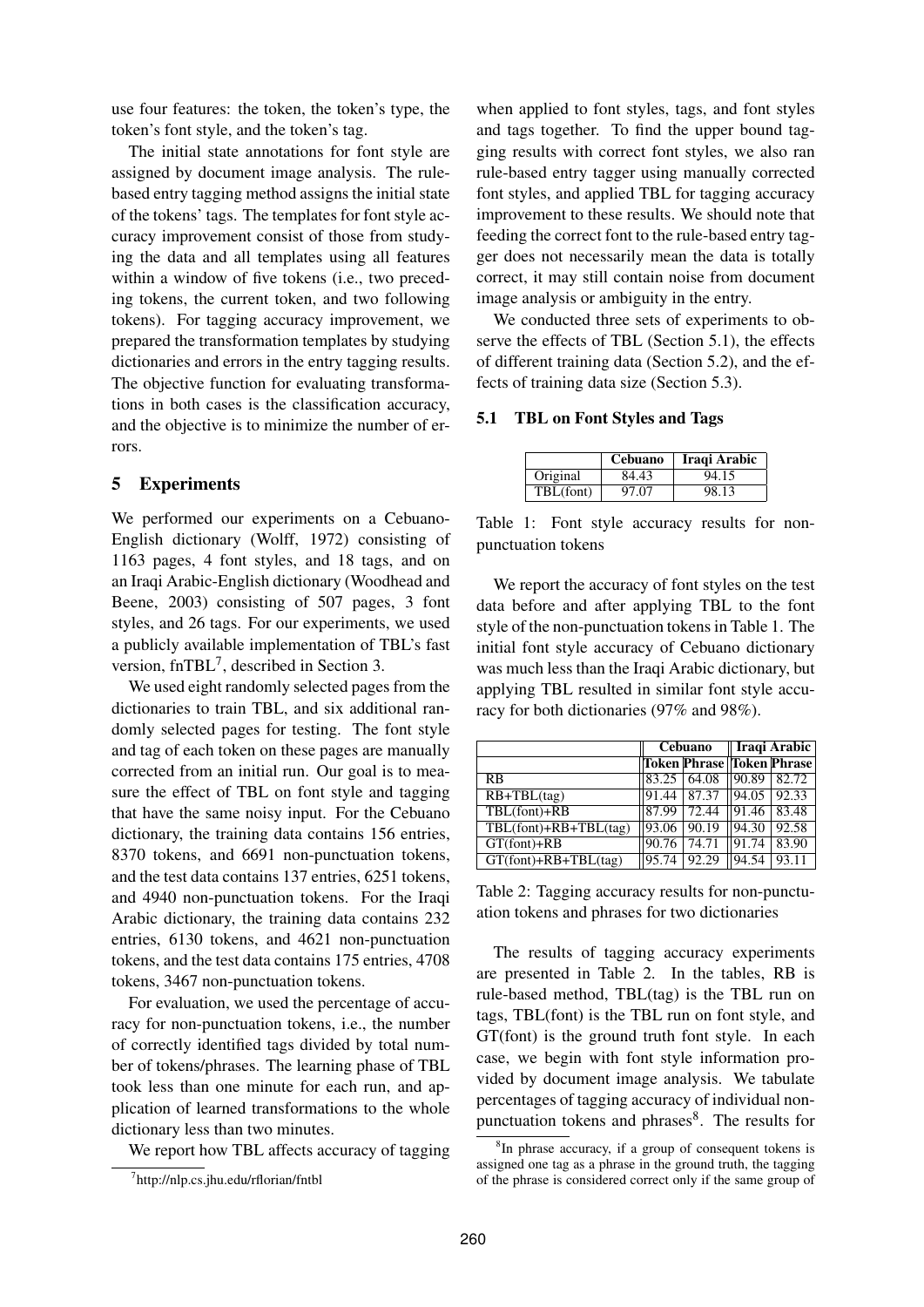token and phrase accuracy are presented for three different sets: The entry tagger using the font style (1) provided by document image analysis, (2) after TBL is applied to font style, and (3) corrected manually, i.e. the ground truth. All results reported, except the token accuracies for two cases for the Iraqi Arabic dictionary, namely using TBL(font) vs. GT(font) and using TBL(font) and TBL(tag) together vs. using GT(font) and TBL(tag), are statistically significant within the 95% confidence interval with two-tailed paired ttests<sup>9</sup>.

Using TBL(font) instead of initial font styles improved initial accuracy as much as 4.74% for tokens, and 8.36% for phrases in the Cebuano dictionary which has a much lower initial font style accuracy than the Iraqi Arabic dictionary. Using the GT(font) further increased the tagging accuracy by 2.77% for tokens and 2.27% for phrases for the Cebuano dictionary. As for the Iraqi Arabic dictionary, using TBL(font) and GT(font) resulted in an improvement of 0.57% and 0.85% for tokens and 0.74% and 1.18% for phrases respectively. The improvements in these two dictionaries differ because the initial font style accuracy for the Iraqi Arabic dictionary is very high while for the Cebuano dictionary potentially very useful font style information (namely, the font style for POS tokens) is often incorrect in the initial run.

Using TBL(tag) alone improved rule-based method results by 8.19% and 3.16% for tokens and by 23.25% and 9.61% for phrases in Cebuano and Iraqi Arabic dictionaries respectively. The last two rows in Table 2 show the upper bound. For the two dictionaries, our results using TBL(font) and TBL(tag) together is 2.68% and 0.24% for token accuracy and 2.10% and 0.53% for phrase accuracy less than the upper bound of using the GT(font) and TBL(tag) together.

Applying TBL to font styles resulted in a higher accuracy than applying TBL to tagging. Since the number of tag types (18 and 26) is much larger than that of font style types (4 and 3), TBL application on tags requires more training data than the font style to perform as well as TBL application on font style.

In summary, applying TBL using the same templates to two different dictionaries using very limited training data resulted in performance increase, and the greatest increases we observed are in phrase accuracy. Applying TBL to font style first increased the accuracy even further.

## **5.2 Effect of Training Data**

We conducted experiments to measure the robustness of our method with different training data. For this purpose, we trained TBL on eight pages randomly selected from the 14 pages for which we have ground truth, for each dictionary. We used the remaining six pages for testing. We did this ten times, and calculated the average accuracy and the standard deviation. Table 3 presents the average accuracy and standard deviation. The accuracy results are consistent with the results we presented in Table 2, and the standard deviation is between 0.56-2.28. These results suggest that using different training data does not affect the performance dramatically.

## **5.3 Effect of Training Data Size**

The problem to which we apply TBL has one important challenge and differs from other tasks in which TBL has been applied. Each dictionary has a different structure and different noise patterns, hence, TBL must be trained for each dictionary. This requires preparing ground truth manually for each dictionary before applying TBL. Moreover, although each dictionary has hundreds of pages, it is not feasible to use a significant portion of the dictionary for training. Therefore the training data should be small enough for someone to annotate ground truth in a short amount of time. One of our goals is to calculate the quantity of training data necessary for a reasonable improvement in tagging accuracy. For this purpose, we investigated the effect of the training data size by increasing the training data size for TBL one entry at a time. The entries are added in the order of the number of errors they contain, starting with the entry with maximum errors. We then tested the system trained with these entries on two test pages $10$ .

Figure 3 shows the number of font style and tagging errors for non-punctuation tokens on two test pages as a function of the number of entries in the training data. The tagging results are presented when using font style from document image analysis and font style after TBL. In these graphs, the

tokens was assigned the same tag as a phrase in the result.

<sup>&</sup>lt;sup>9</sup>We did the t-tests on the results of individual entries.

<sup>&</sup>lt;sup>10</sup>We used two test data pages because if such a method will determine the minimum training data required to obtain a reasonable performance, the test data should be extremely limited to reduce human provided data.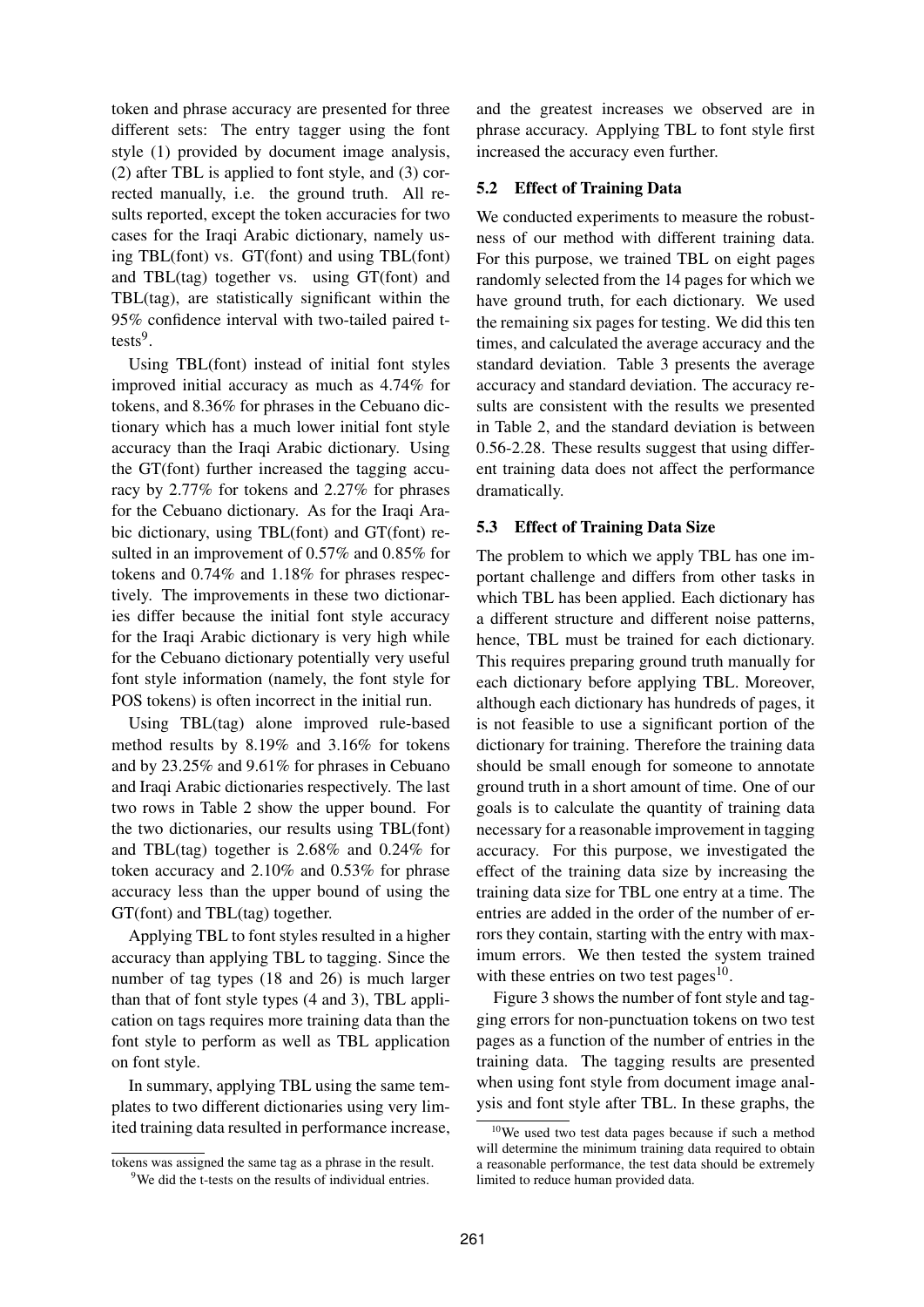|                             |                  | Cebuano          | Iraqi Arabic     |                  |  |  |
|-----------------------------|------------------|------------------|------------------|------------------|--|--|
|                             | Token            | <b>Phrase</b>    | Token            | <b>Phrase</b>    |  |  |
| <b>RB</b>                   | $81.46 + 1.14$   | $62.38 \pm 1.09$ | $92.10 \pm 0.69$ | $85.05 + 1.64$   |  |  |
| $RB + TBL(tag)$             | $89.34 \pm 0.96$ | $85.17 \pm 1.55$ | $94.94 \pm 0.56$ | $93.25 + 0.87$   |  |  |
| $TBL(font) + RB$            | $87.40 + 1.69$   | $71.97 + 1.26$   | $93.20 + 1.02$   | $85.49 + 1.13$   |  |  |
| $TBL(font) + RB + TBL(tag)$ | $93.13 + 1.58$   | $90.48 \pm 0.80$ | $94.88 \pm 0.56$ | $93.03 + 0.70$   |  |  |
| $GT(font) + RB$             | $89.25 + 1.57$   | $73.13 \pm 1.02$ | $93.02 \pm 0.58$ | $85.03 + 2.28$   |  |  |
| $GT(font) + RB + TBL(tag)$  | $95.31 + 1.43$   | $91.89 \pm 1.80$ | $95.32 \pm 0.65$ | $93.36 \pm 0.81$ |  |  |

Table 3: Average tagging accuracy results with standard deviation for ten runs using different eight pages for training, and six pages for testing



Figure 3: The number of errors in two test pages as a function of the number of entries in the training data for two dictionaries

number of errors declines dramatically with the addition of the first entries. For the tags, the decline is not as steep as the decline in font style. The main reason involves the number of tags (18 and 26), which are more than the number of font styles (4 and 3). The method of adding entries to training data one by one, and finding the point when the number of errors on selected entries stabilizes, can determine minimum training data size to get a reasonable performance increase. lexicalized

#### **5.4 Example Results**

Table 4 presents some learned transformations for Cebuano dictionary. Table 5 shows how these transformations change the font style and tags of tokens from Figure 4. The first column gives the tagging results before applying TBL. The consecutive columns shows how different TBL runs changes these results. The tags with \* indicate incorrect tags, the tags with + indicate corrected tags, and the tags with - indicate introduced errors. The font style of tokens is also represented. The **No** column in Tables 4 and 5 gives the applied transformation number.

For these entries, using TBL on font styles and tagging together gives correct results in all cases.

Using TBL only on tagging gives the correct tagging only for the last entry.

TBL introduces new errors in some cases. One error we observed occurs when an example of usage translation is assigned a tag before any example of usage tag in an entry. This case is illustrated when applying transformation 9 to the token *Abaa* because of a misrecognized comma before the token.

## **6 Conclusion**

In this paper, we introduced a new dictionary entry tagging system in which TBL improves tagging accuracy. TBL is applied at two points, – on font style and tagging– and yields high performance even with limited user provided training data. For two different dictionaries, we achieved an increase from 84% and 94% to 97% and 98% in font style accuracy, from 83% and 91% to 93% and 94% in tagging accuracy of tokens, and from 64% and 83% to 90% and 93% in tagging accuracy of phrases. If the initial font style is not accurate, first improving font style with TBL further assisted the tagging accuracy as much as 2.62% for tokens and 2.82% for phrases compared to using TBL only for tagging. This result cannot be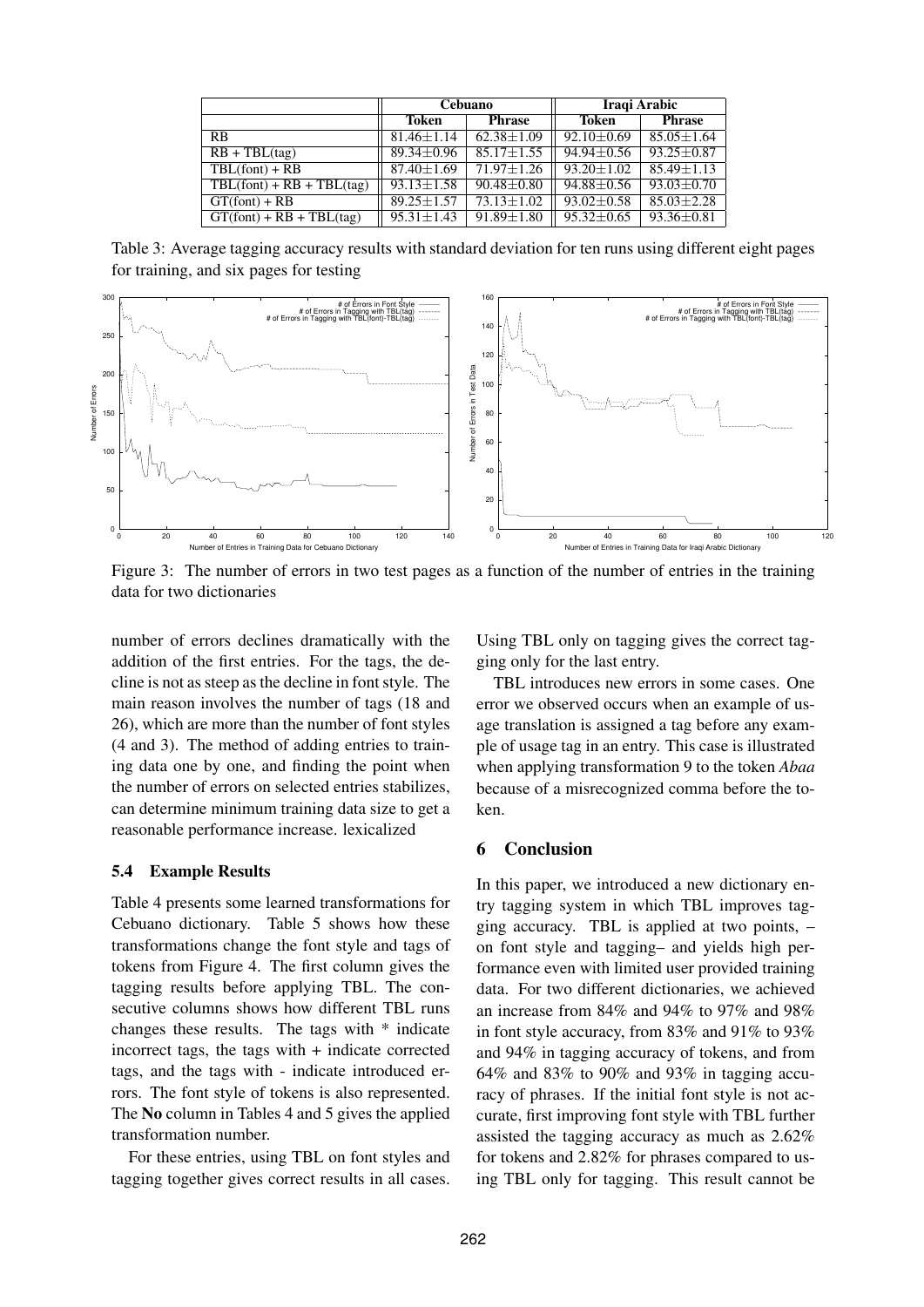| N <sub>0</sub> | <b>Triggering Environment</b>                                                                         | <b>Change To</b>         |
|----------------|-------------------------------------------------------------------------------------------------------|--------------------------|
| 10             | $type_{n-2}$ = lowercase and $type_{n-1}$ = punctuation and $type_n$ = capitalized and                | normal                   |
|                | $font_{n+1}$ = normal and $font_{n+2}$ = normal                                                       |                          |
| 15             | $font_{n-1}$ = italic and $type_n$ = lowercase and $type_{n+1}$ = lowercase and $font_{n+2}$ = italic | italic                   |
| 18             | $token_n$ = the first token in the entry                                                              | bold                     |
|                | $token_n =$ a and $tag_{n-1}$ = translation and $tag_{n+1}$ = translation                             | translation              |
| 4              | $tag_{[n-7,n-1]}$ = example and $token_{n-1}$ = , and $font_n$ = bold                                 | example translation      |
| 2              | $type_n =$ lowercase and $font_n =$ normal and $tag_{n-1} =$ translation and $font_{n-1} =$ normal    | translation              |
| 9              | $token_{n-1}$ = , and $font_n$ = italic and $type_n$ = capitalized                                    | example translation      |
| 8              | $tag_{n-2}$ = example translation and $tag_{n-1}$ = separator and                                     | continuation             |
|                | $tag_n$ = example translation and $type_n$ = capitalized                                              | of a phrase              |
| 11             | $taq_{n-2}$ = example and $taq_{n-1}$ = separator and $taq_n$ = example and $type_n$ = capitalized    | continuation of a phrase |

Table 4: Some sample transformations used for Cebuano dictionary entries in Figure 4. Here, *continuation of a phrase* indicates this token merges with the previous one to form a phrase.

attributed to a low rule-based baseline as a similar, even a slightly lower baseline is obtained from an HMM trained system. Results came from a method used to compensate for extremely limited training data. The similarity of performance across two different dictionaries shows the method as adaptive and able to be applied genericly.

In the future, we plan to investigate the sources of errors introduced by TBL and whether these can be avoided by post-processing TBL results using heuristics. We will also examine the effects of using TBL to increase the training data size in a bootstrapped manner. We will apply TBL to a few pages, then correct these and use them as new training data in another run. Since TBL improves accuracy, manually preparing training data will take less time.

#### **Acknowledgements**

The partial support of this research under contract MDA-9040-2C-0406 is gratefully acknowledged.

## **References**

- Eric Brill. 1995. Transformation-based error-driven learning and natural language processing: A case study in part of speech tagging. *Computational Linguistics*, 4(21):543–565.
- Radu Florian and Grace Ngai. 2001. Multidimensional transformational-based learning. *Proceedings of the 5th Conference on Computational Natural Language Learning, CoNLL 2001*, pages 1–8, July.
- Pascale Fung and Lo Yuen Yee. 1998. An IR approach for translating new words from nonparallel, comparable texts. In Christian Boitet and Pete Whitelock, editors, *Proceedings of the 36th Annual Meeting of the Association for Computational Linguistics and 17th International Conference on Computational Linguistics*, pages 414–420, San Francisco, California. Morgan Kaufmann Publishers.
- William A. Gale and Kenneth W. Church. 1991. A program for aligning sentences in bilingual corpora. In *Proceedings of the 29th Annual Meeting of the ACL*, pages 177–184, Berkeley, California, June.
- Burcu Karagol-Ayan, David Doermann, and Bonnie Dorr. 2003. Acquisition of bilingual MT lexicons from OCRed dictionaries. In *Proceedings of the 9th MT Summit*, pages 208–215, New Orleans, LA, September.
- Huanfeng Ma and David Doermann. 2003. Bootstrapping structured page segmentation. In *Proceedings of SPIE Conference Document Recognition and Retrieval*, Santa Clara, CA, January.
- I. Dan Melamed. 2000. Models of translational equivalence among words. *Computational Linguistics*, 26(2):221–249, June.
- Grace Ngai and Radu Florian. 2001. Transformationbased learning in the fast lane. In *Proceedings of the 2nd Conference of the North American Chapter of the Association for Computational Linguistics (NAACL)*, pages 40–47, Pittsburgh, PA, June.
- Philip Resnik. 1999. Mining the web for bilingual text. In *Proceedings of the 37th Annual Meeting of the Association for Computational Linguistics (ACL'99)*, University of Maryland, College Park, Maryland, June.
- Takehito Utsuro, Takashi Horiuchi, Yasunobu Chiba, and Takeshi Hamamoto. 2002. Semi-automatic compilation of bilingual lexicon entries from crosslingually relevant news articles on WWW news sites. In *Fifth Conference of the Association for Machine Translation in the Americas, AMTA-2002*, pages 165–176, Tiburon, California.
- Piek Vossen. 1998. *EuroWordNet: A Multilingual Database with Lexical Semantic Networks*. Kluwer Academic Publishers, Dordrecht.
- John U. Wolff. 1972. *A Dictionary of Cebuano Visaya*. Southeast Asia Program, Cornell University. Ithaca, New York.
- D. R. Woodhead and Wayne Beene, editors. 2003. *A Dictionary of Iraqi Arabic: Arabic–English Dictionary*. Georgetown University Press, Washington D.C.